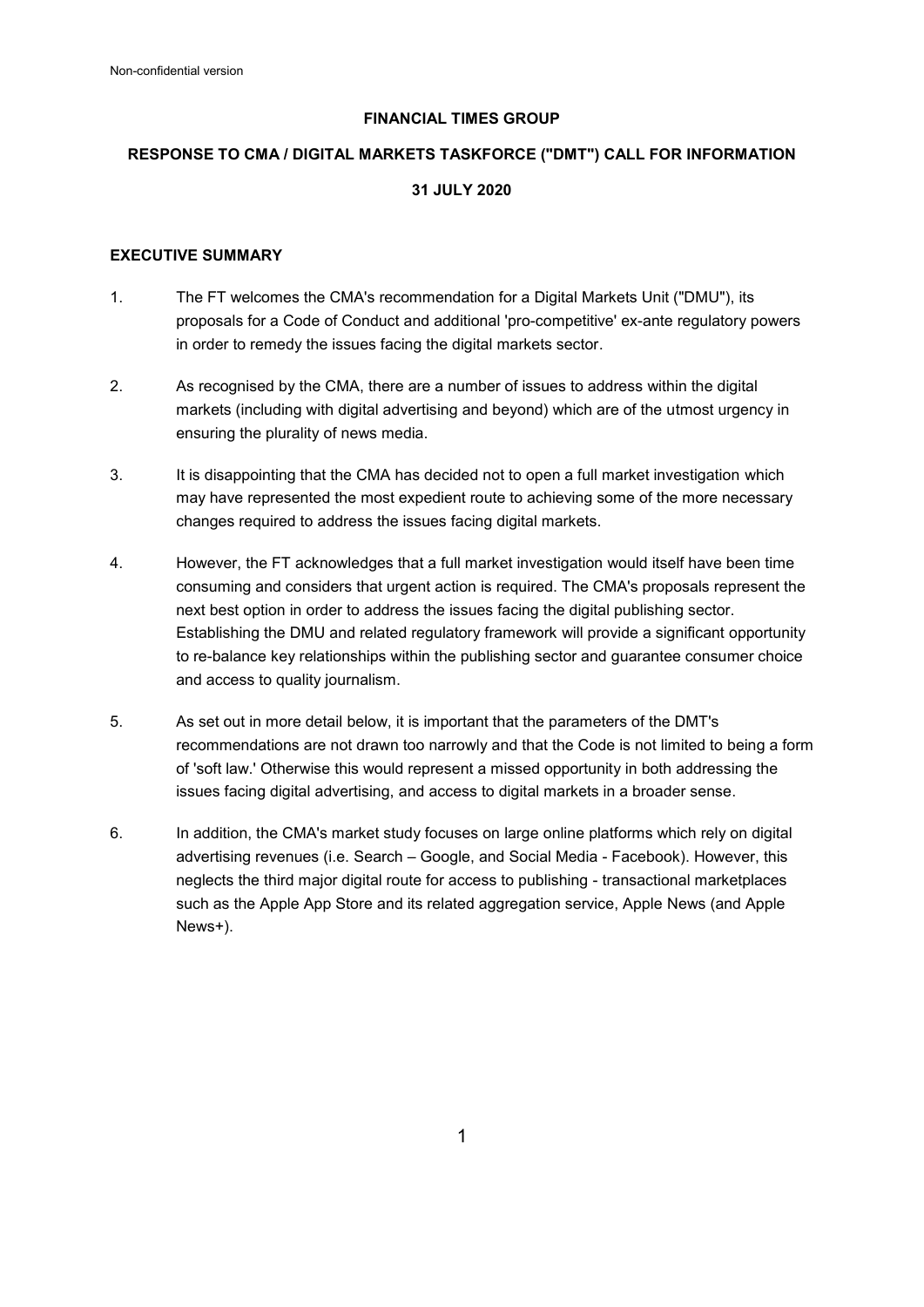- 7.  $\hbox{\bf The CMA recognizes}^1$  that the definition of Strategic Market Status (SMS) may need to incorporate business models outside the scope of its study. The FT encourages the DMT to consider this seriously in order to take advantage of this opportunity.
- 8. Digital markets extend beyond digital advertising and there are significant issues facing other business models such as subscription-based publishing and other direct to consumer services. These business models offer the most sustainable source of revenue for publishers and are now seen as a critical contributor to the future of the news media ecosystem. Yet content funded by subscription is rarely treated by the platforms on the same basis as free/ad-funded content. There is a risk that without intervention a variety of business models, offering consumers genuine choice, will fail to gain the traction needed to create a sustainable news ecosystem.
- 9. We summarise some of our key concerns below.

*CMA Report* 

- 10. [Confidential]
- 11. [Confidential]
- 12. [Confidential]
- 13. [Confidential]
- 14. [Confidential]
- 15. [Confidential]
- 16. [Confidential]
- 17. [Confidential]
- 18. [Confidential]
- 19. [Confidential]
- 20. [Confidential]

<sup>1</sup> CMA Final Report paragraph 7.64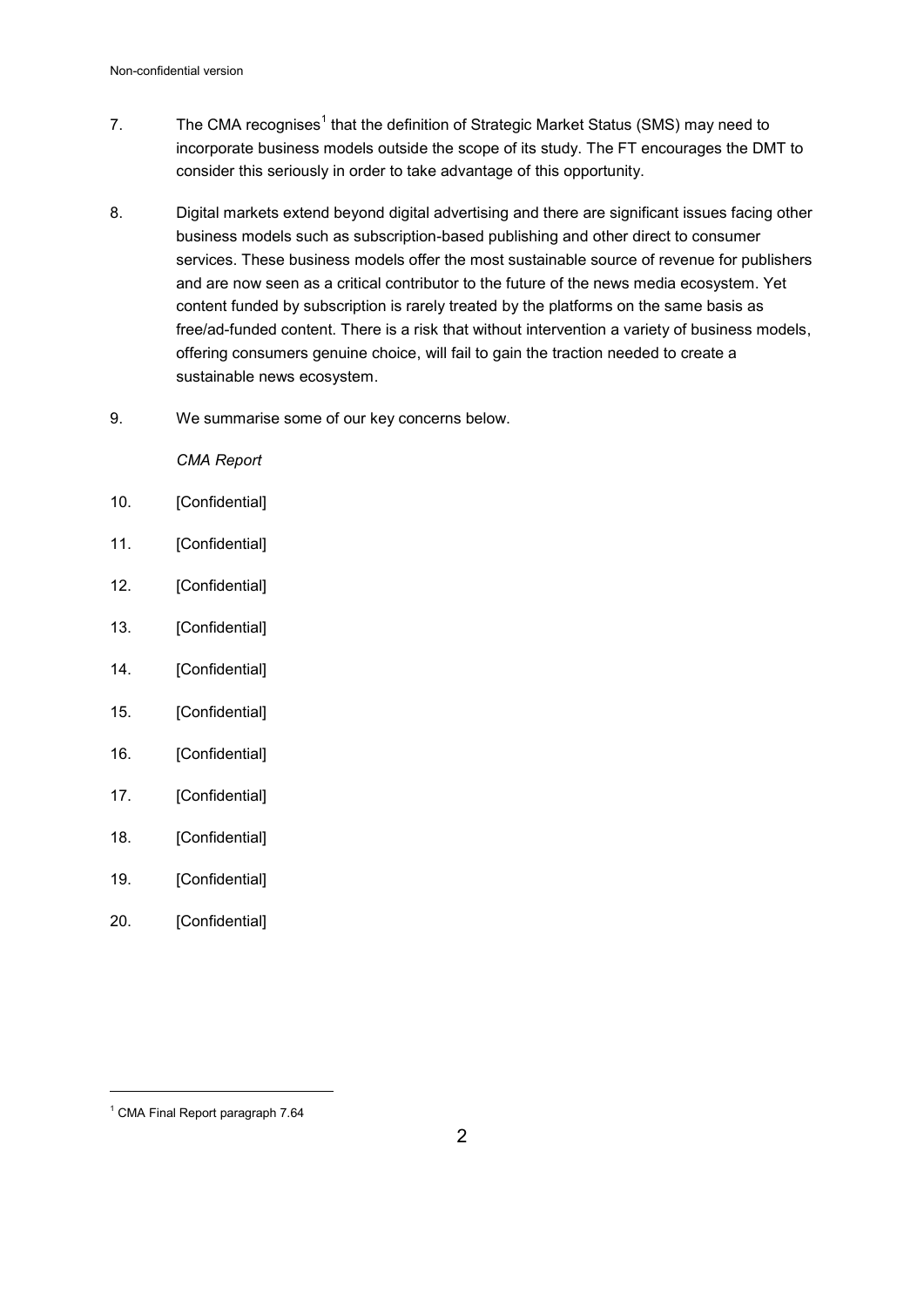# *App Stores/Apple News*

21. As noted above, the FT has also experienced significant difficulties in dealing with the Apple, its App Store and Apple News. The FT is not alone is its concerns and notes that the European Commission has recently opened an investigation into Apple's App Store practices following a complaint from Spotify.

# 22. [Confidential]

- 22.1 [Confidential];
- 22.2 [Confidential];
- 22.3 [Confidential];
- 22.4 [Confidential];
- 22.5 [Confidential];
- 22.6 [Confidential];
- 22.7 [Confidential];
- 22.8 [Confidential].
- 23. [Confidential].
- 24. The ACCC concluded that "Apple may also be a possible candidate to be a designated platform in the future, given the continued growth in use of Apple News and the issues surrounding Apple". $^2$  The FT considers that there is a strong case for the inclusion of Apple as a platform with SMS within the UK (either in relation to Apple News or its App-Store in their own right); and that the Code could be used to address some of issues it faces with Apple's practices. If the DMT concludes not to make this recommendation, then (i) the definition of SMS should be sufficiently wide so to enable its inclusion at a later date; and (ii) the wider "pro-competition" intervention regime should be designed with these issues in mind allowing for complaints and investigations in an appropriate manner.
- 25. The FT encourages the CMA, DMT and Government to approach these issues with the degree of importance and expedience required. We respond to the specific questions asked by the Call for Information below.

<sup>2</sup> ACCC's Final Report - Page 255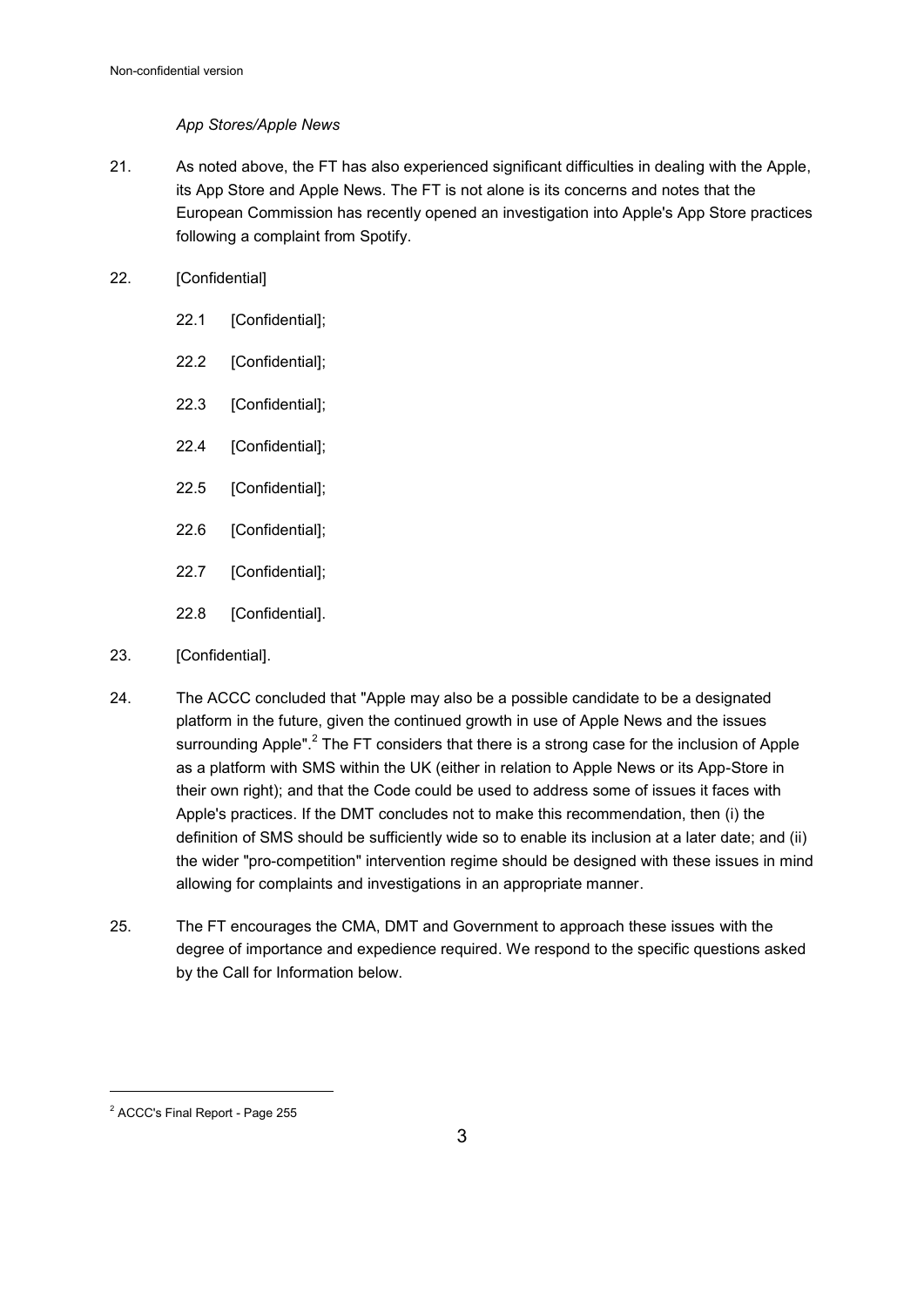# **Response to Call for Information**

**Scope of a new approach** 

#### **Question 1**

**What are the appropriate criteria to use when assessing whether a firm has Strategic Market Status (SMS) and why? In particular:**

- **The Furman Review refers to 'significant market power,' 'strategic bottleneck', 'gateway', 'relative market power' and 'economic dependence':** 
	- **How should these terms be interpreted?**
	- **How do they relate to each other?**
	- **What role, if any, should each concept play in the SMS criteria?**
- **Which, if any, existing or proposed legal and regulatory regimes, such as the significant market power regime in telecoms, could be used as a starting point for these criteria?**
- **What evidence could be used when assessing whether the criteria have been met?**
- 1. Existing regimes such as in the telecoms sector serve as a useful comparator; however they should not necessarily be used as a precedent for future regulation. We understand that the characteristics of 'significant market power' in the telecoms sector have many similarities to dominance within competition law. For example, they include market share, absence of countervailing buyer power, absence of potential competition, barriers to entry etc.
- 2. This approach is understandable given the history of the telecoms sector (i.e. the existence dominant ex-state monopolies), well established market definitions and the relative similarity of business models between the largest players.
- 3. However, the FT considers that the DMT should not necessarily be overburdened by a desire to adhere to 'established' regulatory principles. New regulation is required for new markets. Digital markets are complex and dynamic, with a range of business models and issues to address. Therefore regulation needs to be flexible.
- 4. The FT understands that the 'gatekeeper' characteristics proposed by the EC (relating to the Digital Markets Act and proposed New Competition Tool), include the presence of significant network effects, the size of the user base and the ability to leverage data across markets.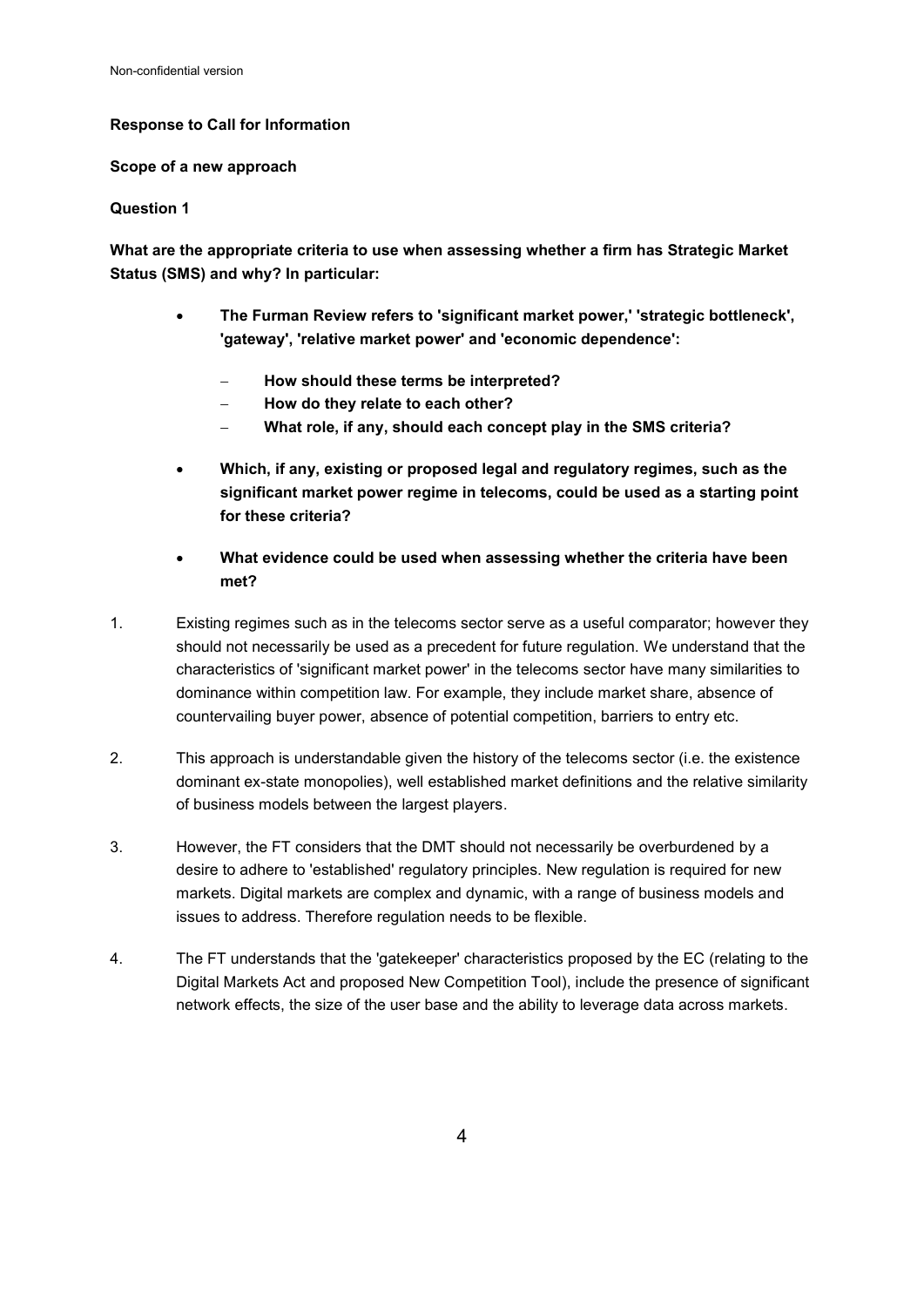These are not necessary tied to established concepts of dominance, but are all areas that the CMA has considered in detail in its report $^3$ .

- 5. The Furman Report suggested a number of terms as noted above which represent somewhat of a halfway position. For example, requiring 'relative market power' and 'economic dependence' suggests that a platform with SMS does not need absolute market dominance, but rather power relative to certain trading partners to impose abnormal trading conditions (for example Apple does not require certain companies such as Deliveroo/Uber to adhere to some of its more onerous conditions, but it does for most other companies offering digital content).
- 6. From the FT's perspective the terminology used by the CMA in its report is a suitable starting point:
	- 6.1 "We would envisage the SMS designation criteria to include firms that have obtained gatekeeper positions and have enduring market power over the users of their products"<sup>4</sup>; and
	- 6.2 "which hold the largest amount of consumer data, are used by the most consumers, and consumers find it most difficult to avoid using"<sup>5</sup>.
- 7. Similar principles from the Interim Report are also appropriate:
	- 7.1.1 "the platform acts as an important gateway for businesses to access a significant portion of consumers; and
	- 7.1.2 businesses depend on the platform to access users on the "other" side of the market".<sup>6</sup>
- 8. In particular in relation to publishing, the ability to (i) utilise a platform which can direct consumer attention; combined with (ii) the power to choose which information is displayed to consumers or otherwise set the terms on how information is displayed, are also important elements of the definition. Journalism is dependent on fair and equitable discovery; however

 $^3$  For example, there are considerable network effects that exist within the Apple ecosystem. These include effects both due to the size of its user base (at both a consumer and third party app level), but also Apple's actions to increase the use of Apple Sign-In and Apple Pay. Apple Sign-In operates in a similar way to Facebook and Google sign-in, in that it reinforces how much it knows about consumers, even if the third party service being provided to the consumer actually competes against the platform). However. Apple recently required all publishers who offer third party log-in functionality on their apps to offer Apple Sign-In.

<sup>4</sup> CMA Final Report - Paragraph 7.56

<sup>5</sup> CMA Final Report – Summary paragraph 96

<sup>6</sup> CMA Interim Report paragraph 6.30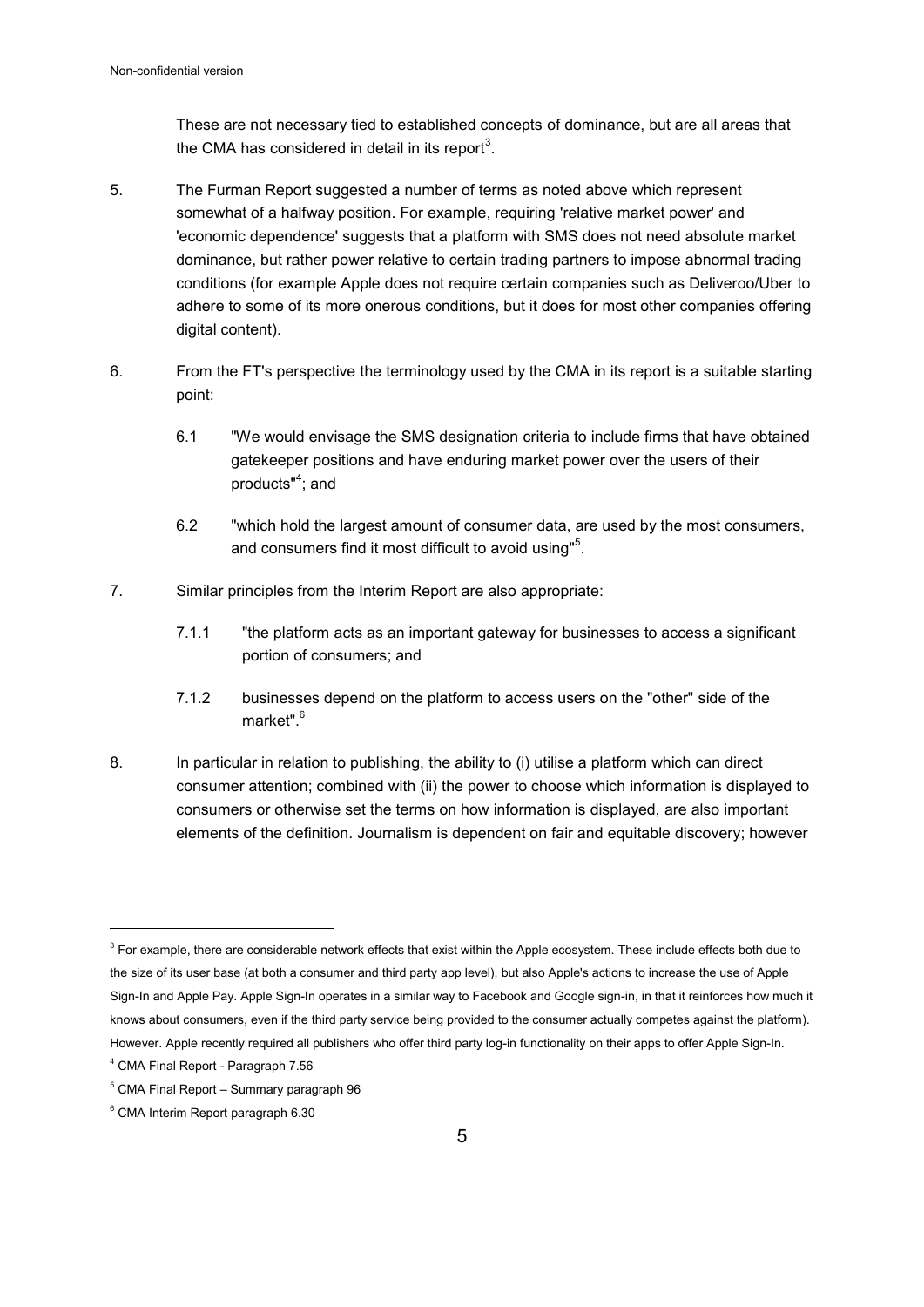the terms of access are currently controlled by these platforms. Any of the major platforms have the ability to materially change the terms of access, or what information is presented to consumers; which can have a material impact on channel profitability and readership.

- 9. However, the FT considers that traditional concepts such as 'economic dependency' are arguably less relevant. It is not necessary for a company to hold such an important trading position that other firms are economically reliant on it for it to hold significant market power; particularly where a company acts as a gatekeeper to an important route to market in the digital space (i.e. in either search, social media or apps).
- 10. With regards appropriate evidence, the FT considers that the CMA's proposals are a useful starting point. For example, the share of consumer time spent on the platform; level of reach of consumers; share of digital advertising revenues; control over the rules or standards which apply in the market, and the ability to obtain and control unique data that is applicable outside the market. <sup>7</sup> These standards would apply equally to at least Google, Facebook and Apple. Although the CMA ranks Apple of lesser significance to Google and Facebook in terms of time spent on the platform. If the CMA compared figures solely in relation to the consumption of news-related content, we would expect that the statistics would be much more heavily skewed towards Apple's ecosystem (e.g. either Apple News and/or Apple based news apps).

# **Question 2**

**What implications should follow when a firm is designated as having SMS? For example:** 

- **Should a SMS designation enable remedies beyond a code of conduct to be deployed?**
- **Should SMS status apply to the corporate group as a whole?**
- **Should the implications of SMS status be confined to a subset of a firm's activities (in line with the market study's recommendation regarding core and adjacent markets)?**
- 11. Yes, in order to ensure that the regulatory regime retains sufficient flexibility to address issues across digital markets remedies beyond a code of conduct are required. The FT agrees that the Code itself should include a complaints procedure, an effective arbitration/dispute mechanism, the ability to order conduct and issue financial penalties for non-compliance with DMU orders and, where appropriate, for non-compliance with the  $Code<sup>8</sup>$ .

<sup>7</sup> CMA Final Report paragraph 7.57

<sup>8</sup> Final Report paragraph 7.69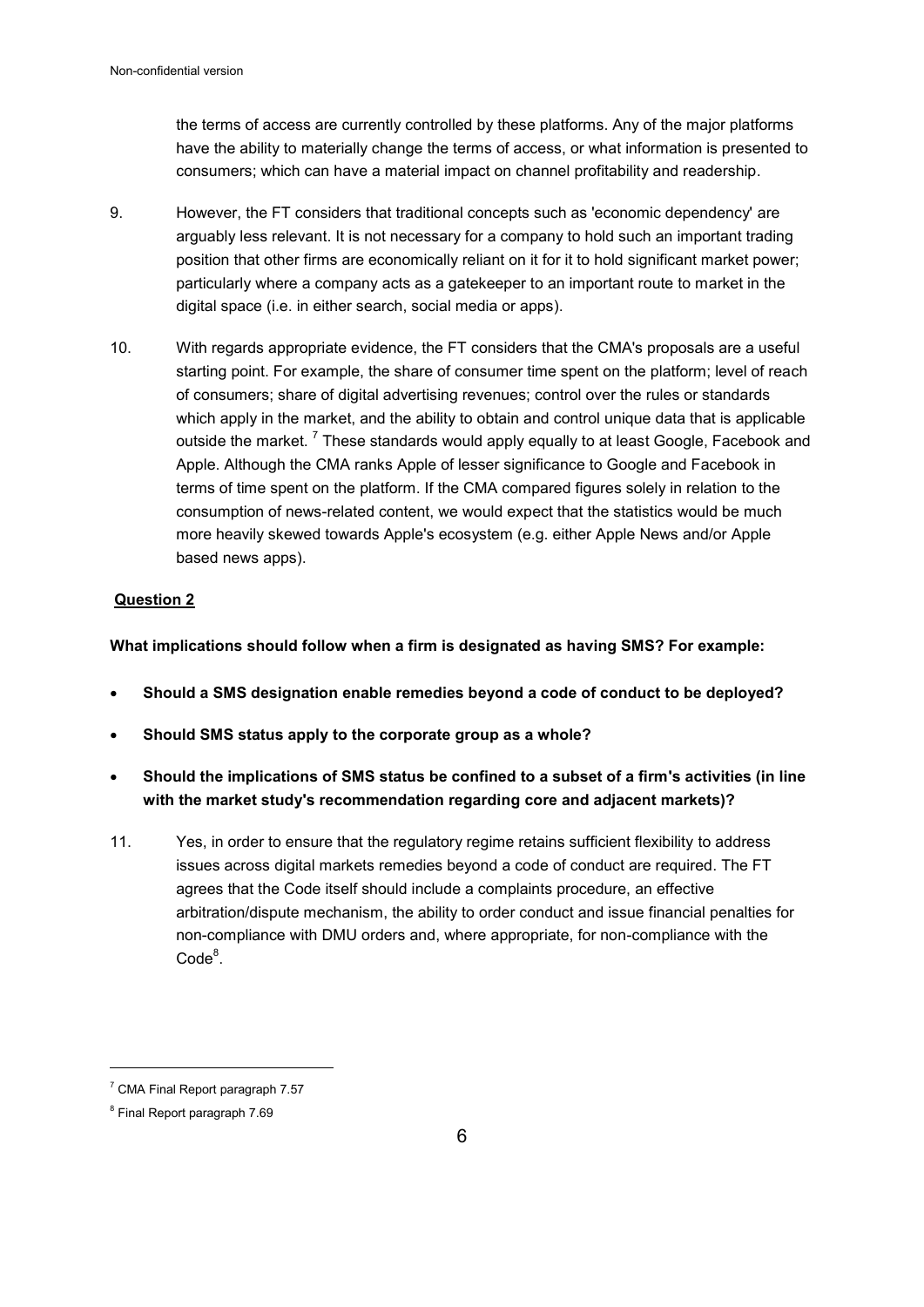- 12. The FT is also broadly supportive of the "pro-competitive" regime proposed by the CMA.
- 13. Without additional powers, the underlying causes behind much of what the Code will seek to address will continue to exist. As the CMA has decided not to open a market investigation (at least for the time being), the only other existing avenue for taking remedial action is a Competition Act investigation. As noted by the CMA $^9$ , these are time consuming and apply ex post, long after harm has occurred and positions have become entrenched. Remedies are also designed based on historic information and are fixed in time, but the conduct or related technology may have already evolved or become redundant.
- 14. The FT agrees that SMS status should apply to the corporate group as a whole. With regards its application to a subset of a firm's activities, the FT would comment that this subset should not be too narrowly construed, and will need to be sufficiently flexible to ensure that changes in future business practice are captured. The FT considers that there should be a positive obligation platforms with SMS to regularly disclose to the DMU any new businesses/activities which could fall within the core/adjacent business categories.
- 15. The FT considers that if Apple were to be designated as a platform with SMS either in relation to Apple News or its App-Store, the two areas of Apple's business are clearly interrelated in connection with the publishing sector; and therefore the Code should apply equally across both parts of the business.

# **Question 3**

**What should be the scope of a new pro-competition approach, in terms of the activities covered? In particular:** 

- **What are the criteria that should define which activities fall within the remit of this regime?**
- **Views on the solution outlined by the Furman Review (paragraph 2.13) are welcome**.
- 16. The FT considers that both the CMA (paragraph 7.7) and the Furman Report (paragraph 2.113) contain useful scopes for the new pro-competition approach. In particular, in the Furman Report, the idea that firms with "strategic market status are operated and developed in a way that considers and promotes the interests of the consumers and businesses that use them."
- 17. Protecting consumer's access to information through consumer choice and the plurality of the media are essential. As noted in the executive summary above, there are a variety of ways in which these are being impeded.

 $^9$  Final Report paragraph 7.33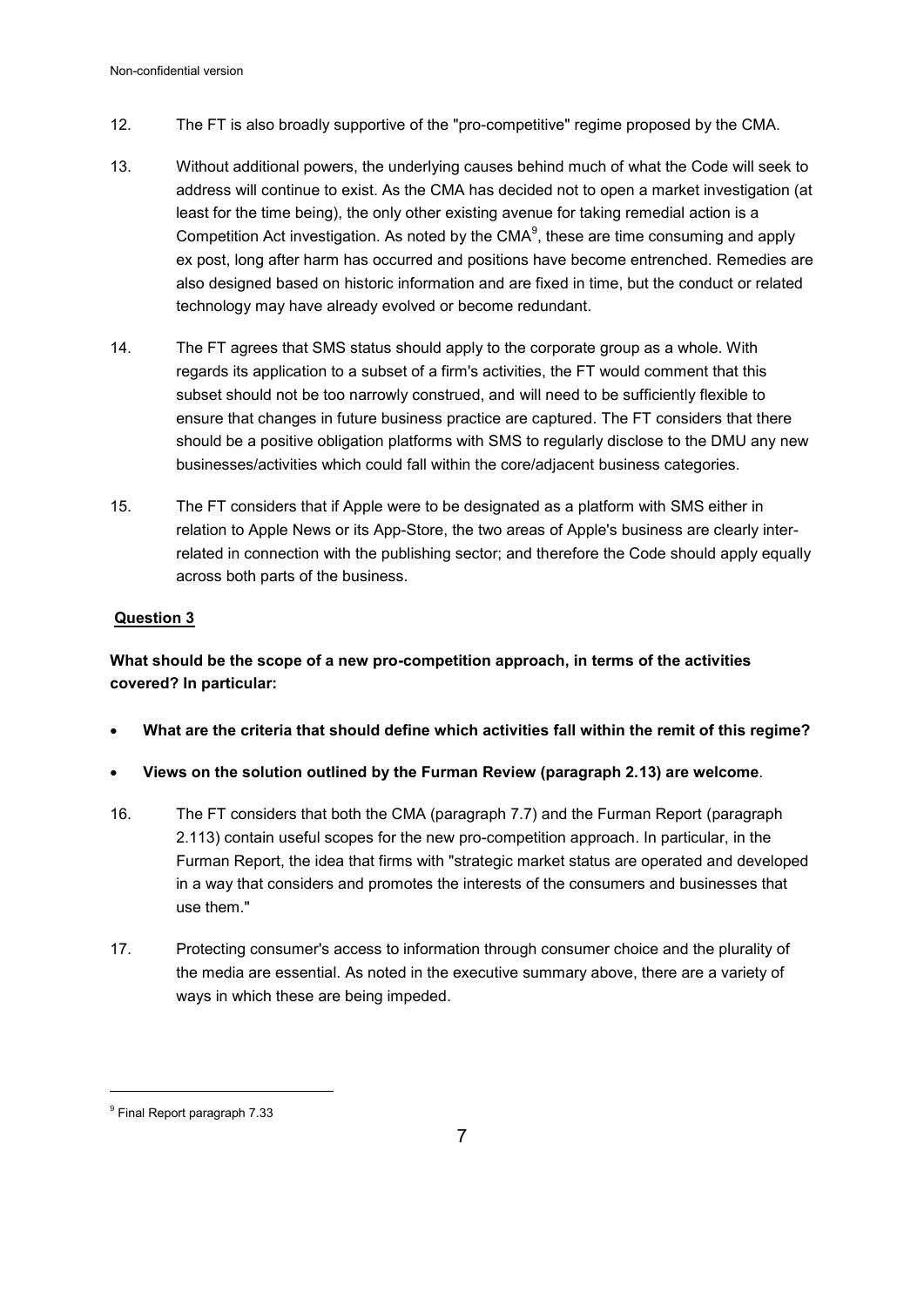- 18. The FT considers that the scope of the CMA's pro-competitive approach should not be confined to digital advertising markets, but should focus on supporting a variety of business models in order to foster greater consumer choice.
- 19. There is currently a significant disparity between the way in which platforms promote 'free'/ad-funded content and subscription based content, with a clear bias towards promoting free/ad-funded content which tends to drive 'recirculation', and keep the consumer within the platform's environment for longer. There are consumer protection requirements for publishers to ensure that they make it clear to consumers when they are benefitting from the content they produce (e.g. by making clear where content contains advertising, or is a paidfor endorsement etc). In contrast, algorithmic curation is completely opaque as to the commercial interests behind why certain content is receiving greater prominence on platforms.
- 20. It is important to ensure that competition takes place on the merits of what is valued by the consumer, rather than the platform. Therefore, platforms should: (i) provide for equal treatment of free vs paid content within search/discovery algorithms; (ii) encourage a range of business models (i.e. by not offering exclusive or preferential treatment solely to publishers that provide free content); and (iii) not discourage certain business models (e.g. by insisting that certain content must be free, monetised in a certain way, or in available in particular format). This will ensure that consumers are offered a free choice between ad-paid and subscription-paid services.
- 21. In relation to Google, there have been some positive changes in this regard. For example, subscription-funded content can now be fully indexed (i.e. is discoverable in search) following the relaxation of their "First Click Free" requirements<sup>10</sup>; although this does not guarantee that the content is actually promoted on an equal basis $^{\mathsf{11}}$ . Google also now engage in discussions about subscription business models and have made investments in (i) a fund, via the Google News Initiative, to support the development of paid content capabilities (including successful partnerships with the FT to support other European publishers to develop subscription models); and (ii) developing capabilities such as 'Subscribe with Google', a subscription enablement technology which represents a fairer exchange with publishers.
- 22. Nevertheless, these efforts have been limited in scale and scope and have not yet been sufficient to fundamentally improve the subscription businesses of the vast majority of publishers, nor do they address the opacity and imbalance in the value exchange inherent in Google's search ranking product, as referenced in point 10 of the executive summary. News

<sup>10</sup> <https://www.theguardian.com/technology/2017/oct/02/google-to-ditch-controversial-first-click-free-policy>

<sup>11</sup> <https://support.google.com/webmasters/answer/7532484?hl=en>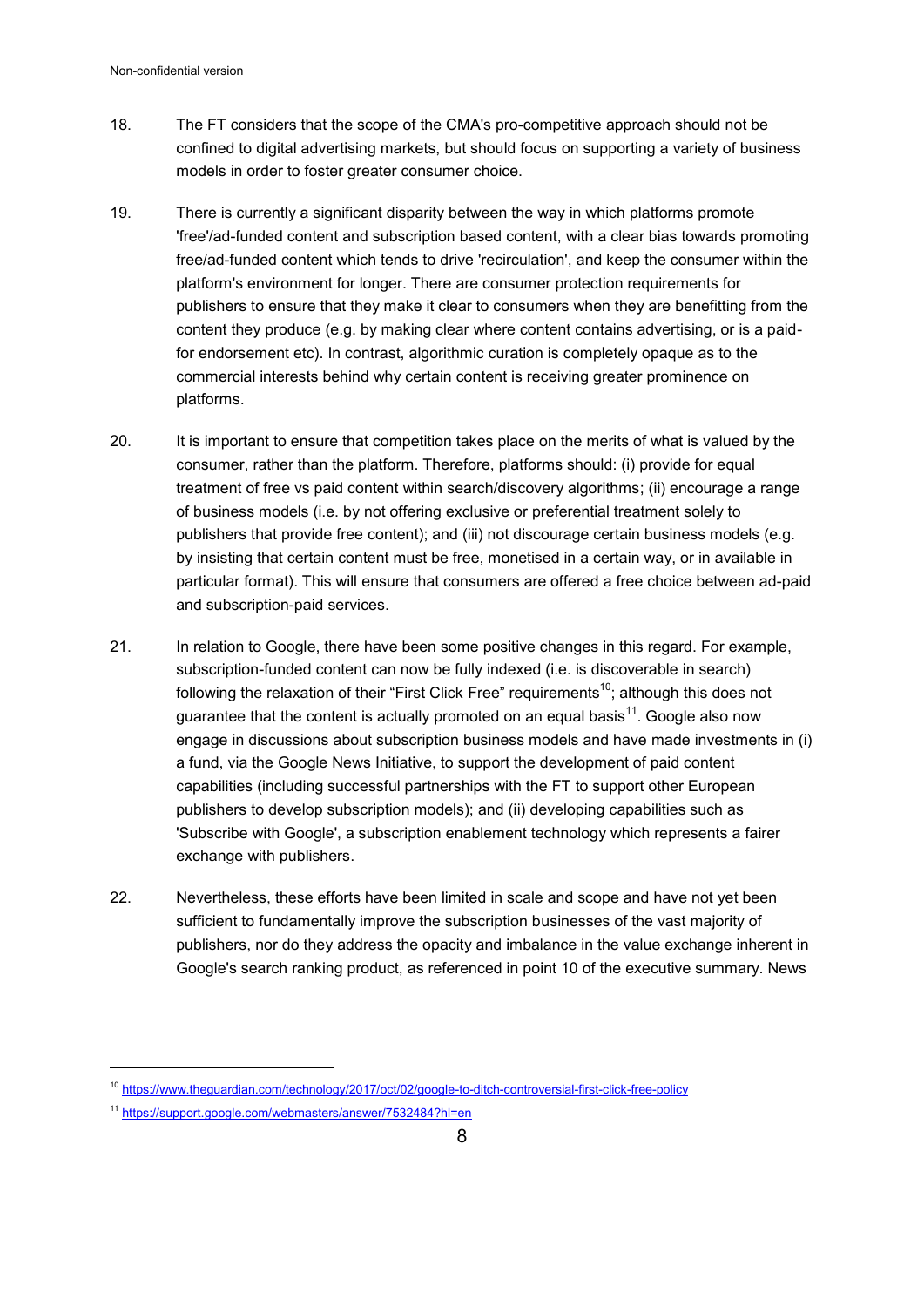businesses can only survive if quality journalism is discoverable by potential and existing subscribers, and the dominance of Google search is extremely significant in this sense.

23. In contrast, Facebook have not engaged on subscription models in any meaningful sense. It continues to incentivise publishers to provide free content to keep users within its closed ecosystem whilst increasing publishers' reliance on its platform. Its ability to change its algorithm and demote news content overnight is well publicised and has reportedly resulted in significant losses to numerous publishers.

# **Question 4**

 $\overline{a}$ 

**What future developments in digital technology or markets are most relevant for the Taskforce's work? Can you provide evidence as to the possible implications of the COVID-19 pandemic for digital markets both in the short and long term?** 

- 24. As noted in the executive summary above, the FT is concerned about so-called "voice assistants" and voice assisted search functions, in particular that they represent a more extreme example of the aggregation and curation issues previously discussed. Mobile device manufacturers, and manufacturers of other smart devices, use certain virtual assistants by default. There is an inherent risk in the level of control this affords to manufacturers in terms of what information is presented to consumers and from which sources. This ranges not only from news-related media, but just about every facet of life such as health, politics and retail.
- 25. On a macro level this could have significant consequences. However, focusing purely in relation to publishing, it creates potential issues on the reliability of the information presented (as consumers are not aware of where the source information has been taken from). In addition, in comparison to current news aggregators, there is no brand visibility or scope for publisher monetisation *at all.* This could only further exacerbate the issues already facing the industry.
- 26. It is worth noting that voice assistants represent one form of aggregation that existing today. It is likely that other forms will materialise as platforms seek to provide a more personalised service.
- 27. In relation to Covid-19, the impact on the publishing sector has been profound<sup>12</sup>. As a consequence of lower economic activity, there is less demand for advertising space (in particular from travel/tourism/hospitality businesses) particularly in print media where newspaper circulation has been limited.

<sup>12</sup> https://www.ft.com/content/b6fdec4c-e3e7-43b9-a804-03c435de65bb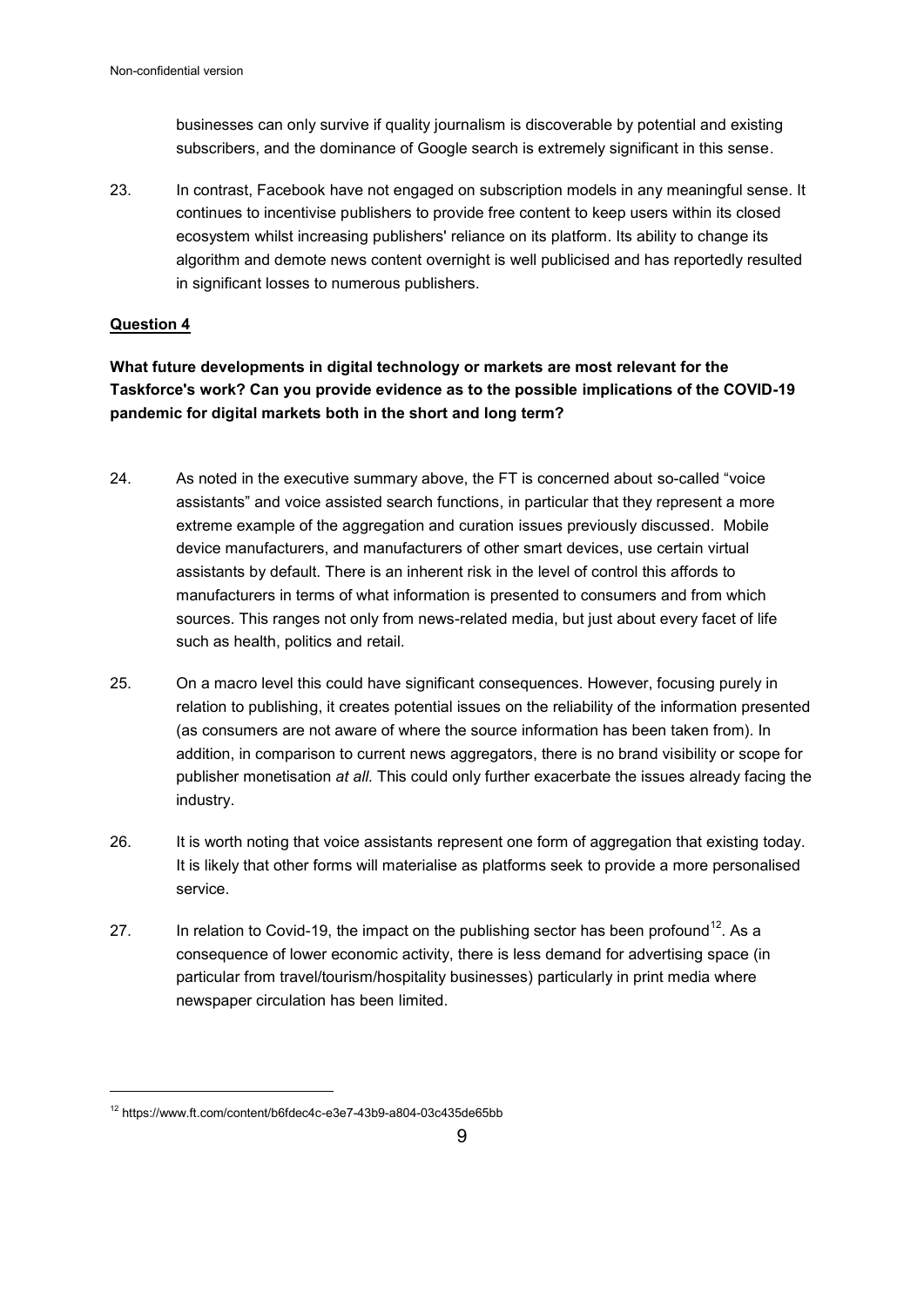- 28. In addition, consumers are likely to have less disposable income, and therefore be less inclined to pay for subscriptions. If a consumer does opt to pay, they are likely to only subscribe to one service. This was the case before the crisis (in 2019 Oxford University's Reuters Institute for the Study of Journalism noted that subscription journalism was a 'winner takes most market'). Following the crisis this is only more likely to be the case. Therefore, it is essential the companies are able to compete for subscription revenues (and, indeed, against ad-paid services) on an equal footing.
- 29. In addition, the net result of lowering traditional advertising revenues only further highlights the growing dependence on online revenues to the publishing sector. The CMA has recognised that its impact on platforms has been relatively muted in comparison to elsewhere. It is essential that over the course of the recovery, the platforms are not able to use current market conditions to further solidify their position. For example, it is important for there to be a level playing field in search/social media/apps for the promotion of paid content vs. free/ad based content; this is not currently the case.

# **Remedies for addressing harm**

#### **Question 5**

**What are the anti-competitive effects that can arise from the exercise of market power by digital platforms, in particular those platforms not considered by the market study?** 

30. Please see above regarding the FT's concerns in the Executive Summary above.

#### **Question 6**

**In relation to the code of conduct:** 

- **Would a code structure like that proposed by the market study incorporating high-level objectives, principles and supporting guidance work well across other digital markets?**
- **To what extent would the proposals for a code of conduct put forward by the market study, based on the objectives of 'Fair trading', 'Open choices' and 'Trust and transparency', be able to tackle these effects? How, if at all, would they need to differ and why?**
- 31. The FT considers that the CMA's three tiered approach of broad objectives, with more targeted 'principles' addressed to specific companies, and detailed guidelines, provides sufficient flexibility so that it would be helpful in other digital markets, such as in relation to app-stores, Apple News etc.
- 32. For example: in relation to 'Fairness' this could be used to address: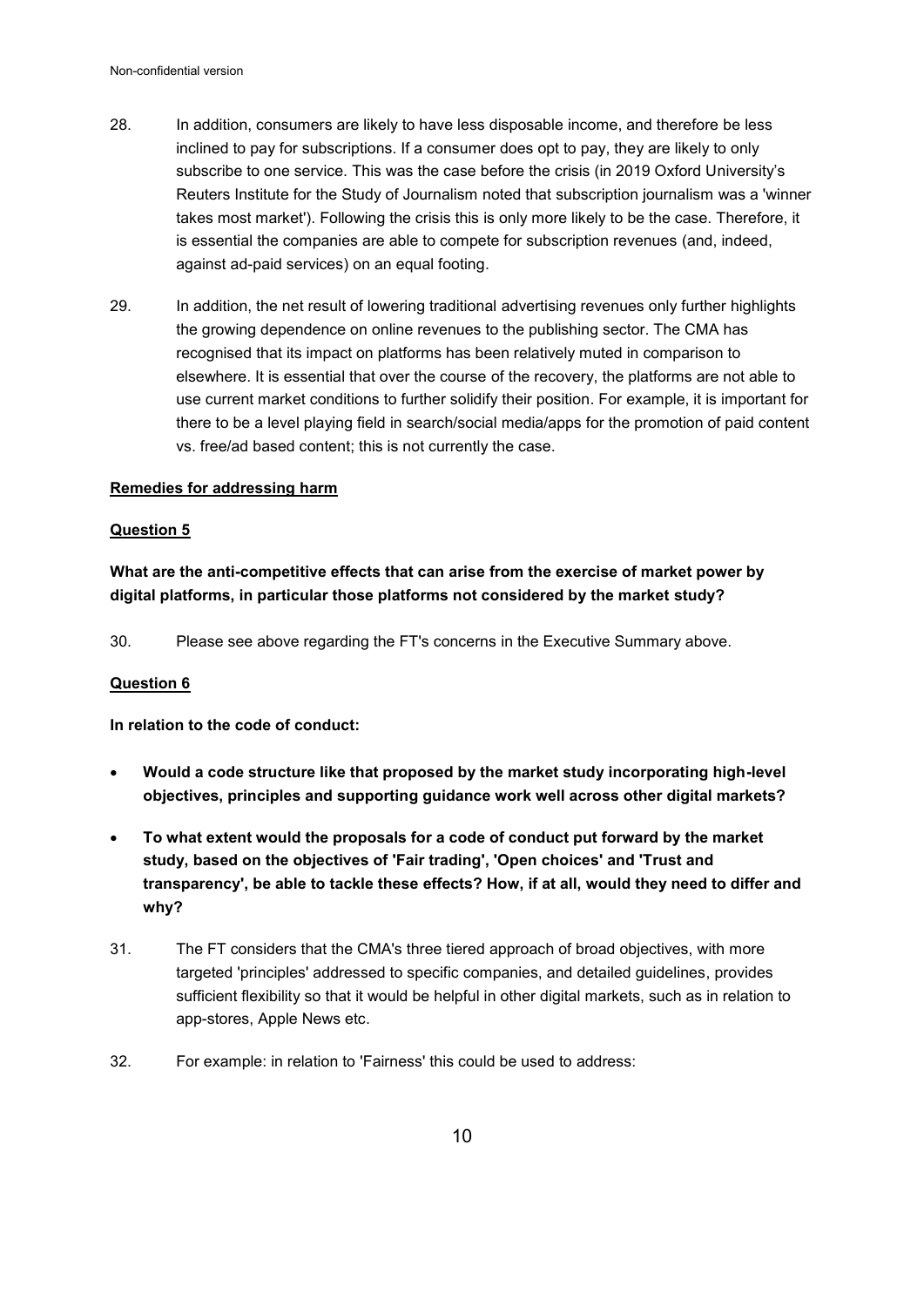- 32.1 the discriminatory way that Apple treats developers of digital content (as explained above);
- 32.2 its use of the 'Apple Tax'; and
- 32.3 [Confidential].
- 33. In relation to 'Openness', this could be used to address:
	- 33.1 the mandatory use of Apple's in-app payment system (coupled with strict rules that limit other forms of e-commerce sales);
	- 33.2 the mandatory use of Apple sign-in where an app developer has allowed third party log-in;
	- 33.3 the 'choice architecture' Apple has employed with regards the relationship with the consumer. For example, the default that data will not be shared and the lack of clarity with regards the benefits of consumers opting to share data with the app developer such as cross-platform subscriptions or future subscription upgrades/discounts. This could be improved either at the app store sign up stage and/or via clearer in-app messaging at a later stage; and
	- 33.4 the bundling of Siri as its default assistant and lack of transparency as to content source.
- 34. In relation to 'Transparency', this could be used to:
	- 34.1 encourage greater access to emerging content trends and insights and the disclosure of meaningful and reliable data sets;
	- 34.2 allow greater regulation of Apple's algorithm and display of articles with Apple News; and
	- 34.3 [Confidential].

# **Question 7**

# **Should there be heightened scrutiny of acquisitions by SMS firms through a separate merger control regime? What should be the jurisdictional and substantive components of such a regime?**

35. Yes, there are a variety of options that are being widely debated in relation to most major merger control regimes. While the FT understands that the CMA's approach to the 'share of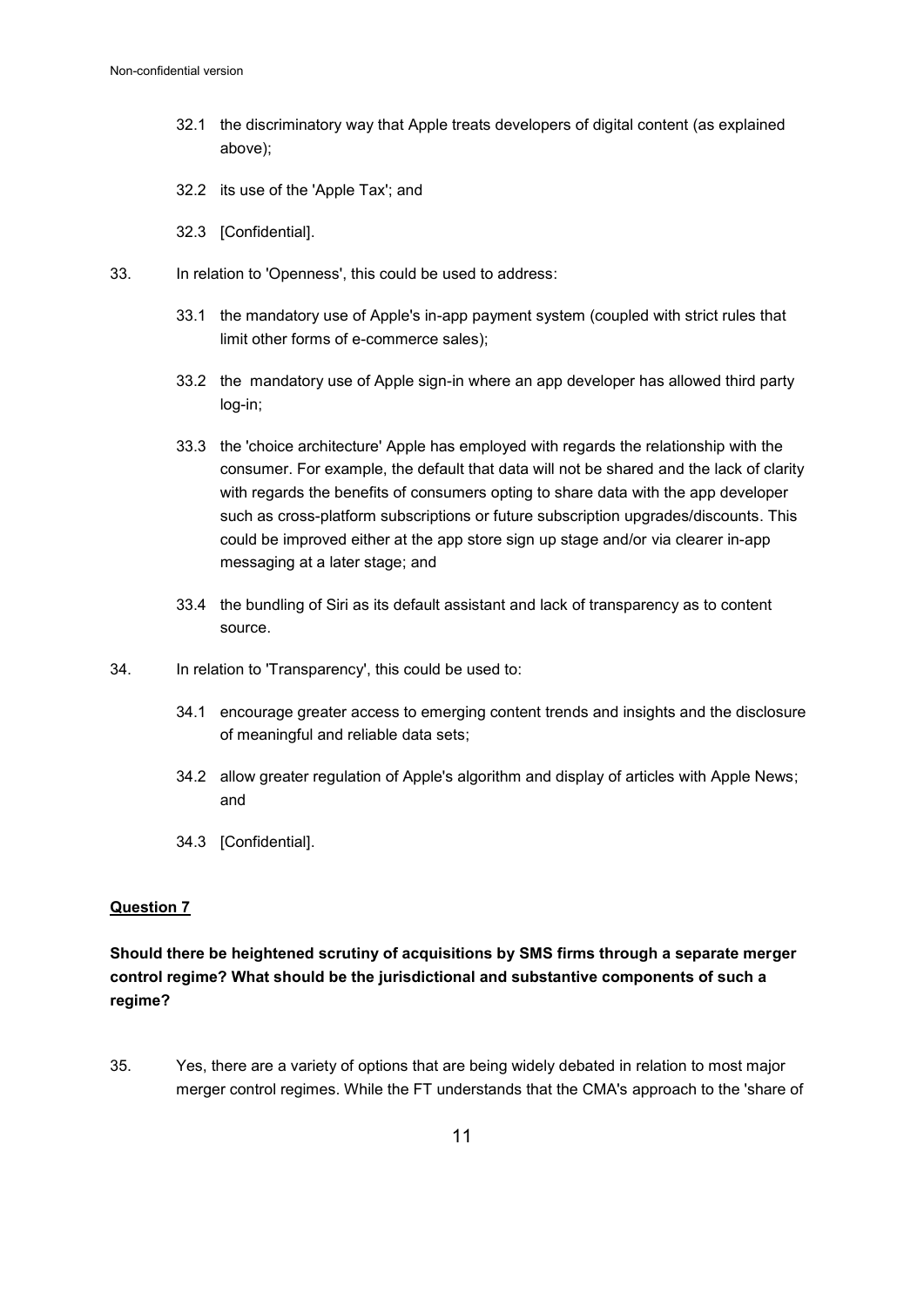supply' test is relatively broad; there is a risk that without amendments to the current regime, the test will not be adequate to allow review of all potentially problematic mergers. In addition, as the UK merger regime is voluntary, it is possible for a transaction to complete and for a degree of integration to have taken place. While the CMA has powers to impose 'hold-separate' orders and unwind integration, this is arguably not as effective requiring prior notification of the transaction.

- 36. Previous mergers in digital markets have widely been criticised, it particular in relation to the amount of data held by the merged entity. The impact of access to data on competition and access to markets, and the network effects generated by increasingly large user bases, have arguably not been given sufficient weight. There are several options worth exploring for example:
	- 36.1 A lowering of the thresholds for acquisitions made by platforms with SMS similar to those otherwise used in relation to particular industries such as dual-use technology, quantum computing and computing hardware<sup>13</sup>;
	- 36.2 The adoption of a minimum transaction value threshold (regardless of turnover) in relation to acquisitions made by platforms with SMS in order to avoid so called 'killer acquisitions' or acquisitions of companies that do not have traditional revenuegeneration models;
	- 36.3 A positive obligation on platforms with SMS to notify all acquisitions and/or prove that the transaction would not result in a substantial lessening of competition or why the aggregation of data sets would not cause material harm; and/or
	- 36.4 A power similar to the US regulator whereby problematic acquisitions made by platforms with SMS could be unwound at a later date if anti-trust issues arose in the future $^{14}$ .
- 37. Any combination of these options would represent a positive step forward.

# 38. **Question 8**

 $\overline{a}$ 

**What remedies are required to address the sources of market power held by digital platforms?** 

 **What are the most beneficial uses to which remedies involving data access and data interoperability could be put in digital markets? How do we ensure these remedies can effectively promote competition whilst respecting data protection and privacy rights?** 

 $13$  For example, a turnover test threshold of £1m.

<sup>14</sup> For example, the DOJ's review of the Parker-Hannifin/Clarcor Inc.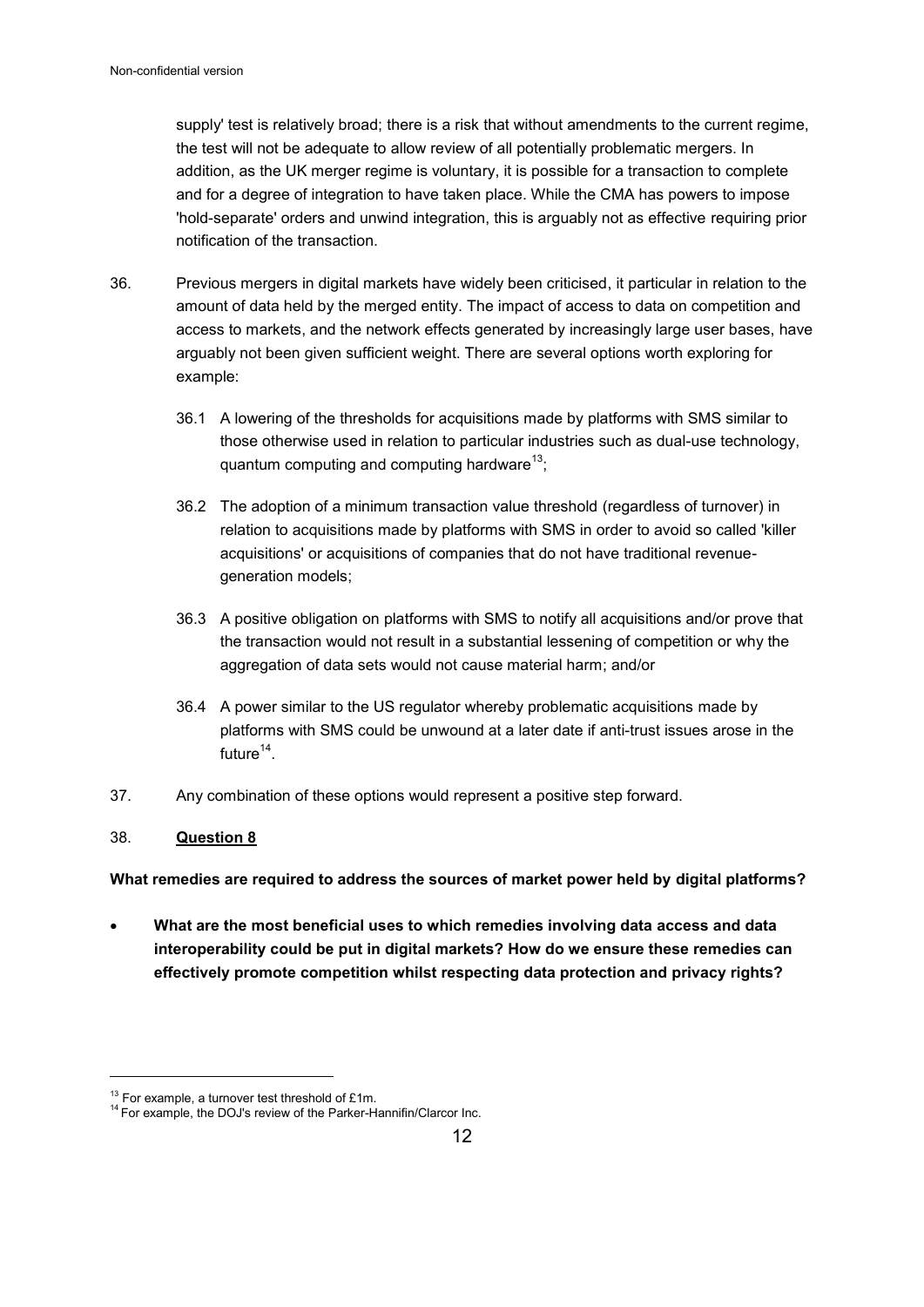# **Should remedies such as structural intervention be available as part of a new procompetition approach? Under what circumstances should they be considered?**

- 39. The FT has noted its concerns above with regards the impact of digital platforms not only on the digital advertising market, but more broadly in relation to subscription news publishing.
- 40. The FT considers that a number of the options available to the CMA/DMU with regards data access etc, could be dealt with either by the Code or the pro-competitive intervention regime. However, it is important to allow sufficient flexibility in the pro-competitive intervention regime so that all areas which could otherwise be covered by the Code can also be covered in the wider intervention regime where the DMU considers it appropriate (i.e. to ensure that valuable tools which could apply, with proper consideration, to either SMS and non-SMS entities are not lost).
- 41. In relation to data, one of the FT's key concerns relates to the lack of information available from platforms with regards: (i) the volume of traffic to publishers' websites generated from platforms; (ii) the volume of page impressions when a platform is the originator; (iii) the impact of algorithmic changes to traffic and page discovery ; (iv)ecosystem wide (or market specific) data sharing regarding how discovery of journalism is changing on platforms (i.e. without wider industry context, it is not possible to discern whether a decrease in traffic results from something the publisher has done regarding its content, or whether the platform is penalising the publisher/all publishers for any reason); and (v) data on free/ad-paid vs subscription content consumption across platforms. This makes it difficult for publishers to understand that true value exchange that exists between publishers and platforms. While a better understanding would not necessarily resolve the power that platforms have to impose conditions of trade, it would go some way to facilitating meaningful discussion. These data sets could be made available by platforms on an aggregated basis (and so would not pose any data protection concerns).
- 42. In relation to other data-related interventions proposed by the CMA<sup>15</sup>; there is always benefit enabling consumer choice (whether in relation to personalised advertising or otherwise relating to consumer mobility). However, given the entrenched position that each of the major platforms now hold, it is debateable how material the impacts will be on competition, at least in the short to medium term, particularly in the publishing sector. Nonetheless, there are options which are worth exploring. For example: (i) platforms developing a common interchange format for media consumption data that would allow consumers to 'take your reading history' with you between news providers and platforms; or (ii) the ability to switch native sign-in identity provider so a consumer could choose to close their account (e.g. Facebook account) and migrate all of the connected accounts to a different identity provider

<sup>&</sup>lt;sup>15</sup> Final Report paragraph 7.111.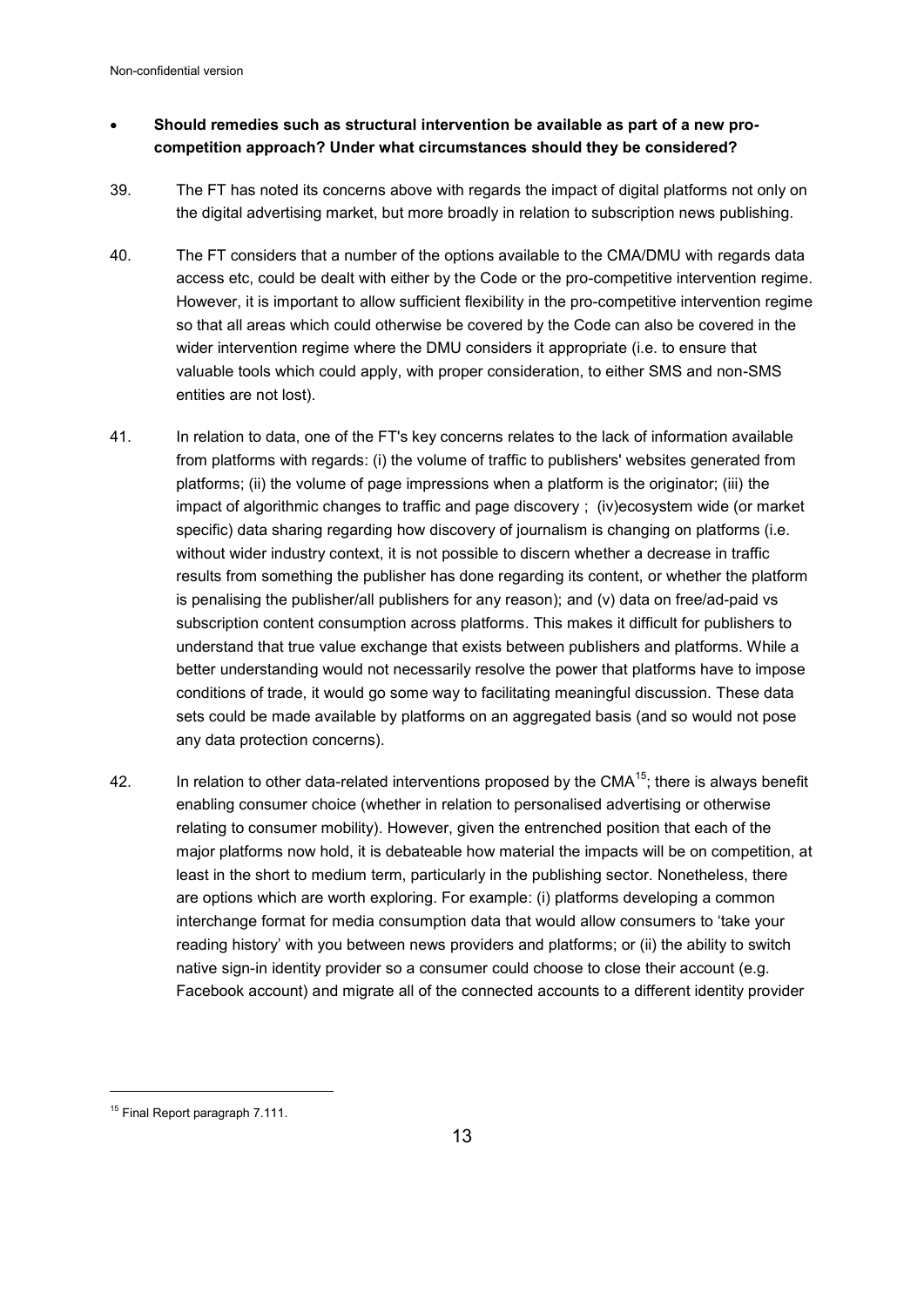(i.e. ideas relating to data portability/interoperability should go beyond simply looking at the exchange of search query data).

- 43. In relation to mandating data separation one potentially helpful intervention could be to mandate that data collected from third party publisher content (remarketing pixels, ad server technology, social logins) is not used to competitive advantage over the publisher. If Google, Facebook or Apple collect data on what news a publisher's customers consume (due to a number of the control mechanisms they have in place as noted above) then have they have a stronger negotiating position with the publisher, and greater ability to market their news service to the publisher's customers.
- 44. For example, Apple recently required all publishers who offer third party log-in functionality on their apps to offer Apple Sign-In as a method of authenticating in-app log-ins. This new requirement risks publishers' data being used by Apple News (or Apple News+) to the detriment of the publisher, either as it (i) effectively discloses a new customer list to Apple allowing it to more effectively target its marketing campaigns; or (ii) prejudices the publisher's position with regards its own negotiations with Apple News.
- 45. In relation to consumer choice and default remedies, the FT broadly supports these in principle. Potentially helpful uses could include: (i) the removal of the requirement for in-app payments to be mandated via a specific platform; (ii) the removal of default settings for news discovery on Apple devices that favours Apple News – whether via Siri or other notifications; (iii) platforms pro-actively supporting interoperable standards for the delivery of content rather than offering priority to proprietary platform-specific technology (e.g. for "web apps" instead of just native apps, and for the web, optimised mobile web rather than AMP or Facebook IA standards); and (iv) offering consumers the opportunity to suggest improvements/personalisation to relevance algorithms deployed by platforms. For example if a consumer holds a subscription, a consumer could opt for the search/social/news discovery platform to favour content relating to that subscription rather than the platform having sole control over ranking.
- 46. In relation to structural remedies, these should be available where necessary. The CMA's report represents an appropriate balance as to when these remedies should be available.

#### **Question 9**

**Are tools required to tackle competition problems which relate to a wider group of platforms, including those that have not been found to have SMS?** 

 **Should a pro-competition regime enable pre-emptive action (for example where there is a risk of the market tipping)?**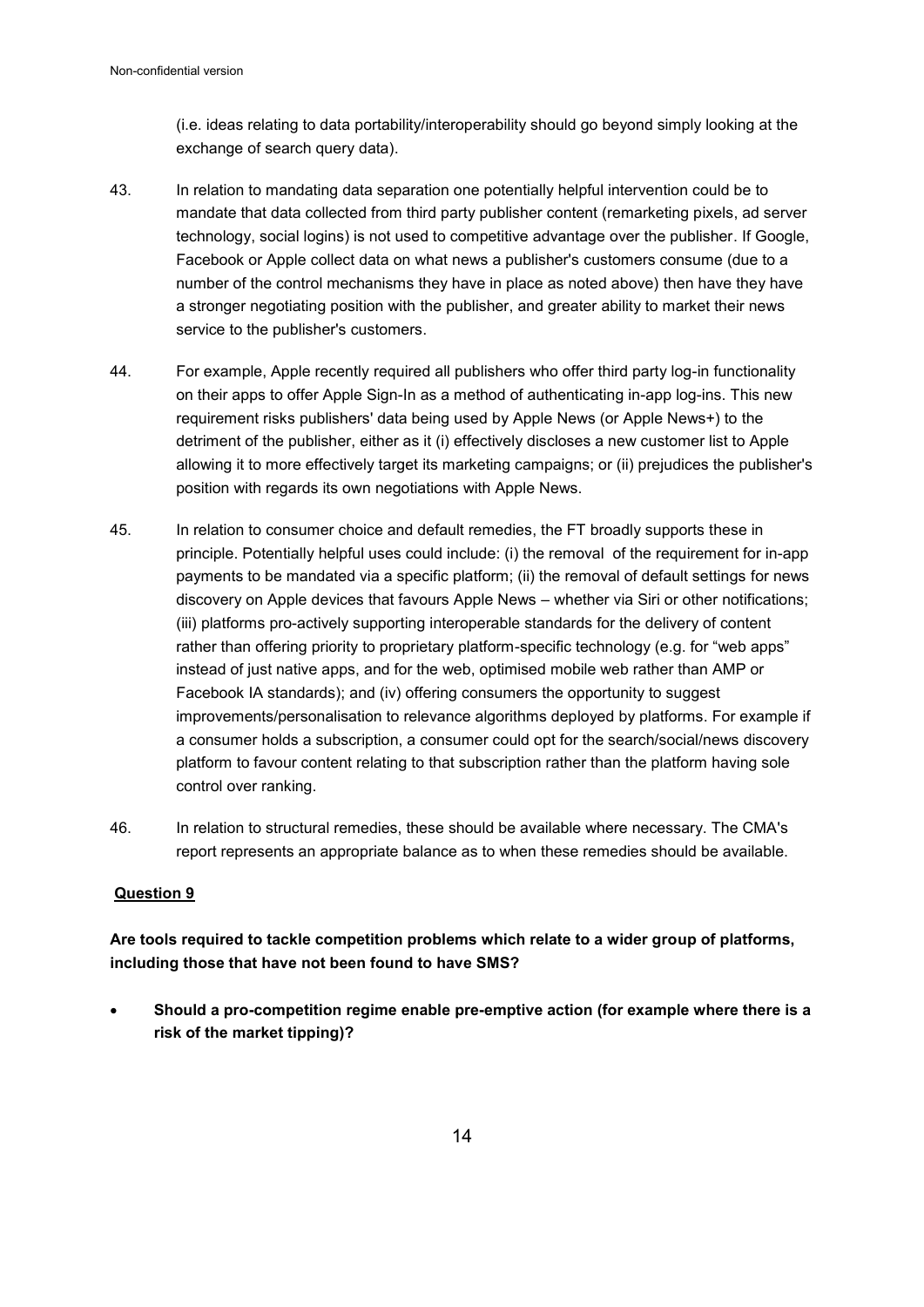- **What measures, if any, are needed to address information asymmetries and imbalances of power between businesses (such as third-party sellers on marketplaces and providers of apps) and platforms?**
- **What measures, if any, are needed to enable consumers to exert more control over use of their data?**
- **What role (if any) is there for open or common standards or interoperability to promote competition and innovation across digital markets? In which markets or types of markets? What form should these take?**
- 47. The FT's concerns with regards marketplaces / providers of apps are set out above; these apply equally whether such companies are considered to be platforms with SMS or not. As previously noted it is important that the pro-competitive intervention regime is sufficiently wide so to enable the DMU, where it deems appropriate, to capture and remedy behaviours which would otherwise fall under the Code (in particular as there are areas of potential overlap between the Code and the pro-competitive intervention regime).
- 48. In relation to 'tipping markets', there will need to be a delicate balance between intervention and allowing markets to develop freely. However, there is a clear rationale behind enabling further regulation where necessary. One of the issues faced by the CMA, which itself recognises, is that the market position of the major platforms is such that it existing powers are not sufficient to adequately remedy its concerns. It is important similar issues do not arise in the future if they can be avoided.
- 49. Apple News could represent one such market. As noted above, Apple is able to use the benefits of its platform to promote its own news platform. In contrast, it continues to offer restrictive practices to publishers who want to offer their own subscription app service.

#### **Procedure and structure of a new pro-competition approach**

#### **Question 10**

**Are the proposed key characteristics of speed, flexibility, clarity and legal certainty the right ones for a new approach to deliver effective outcomes?** 

50. Yes, the FT agrees with these characteristics.

#### **Question 11**

**What factors should the Taskforce consider when assessing the detailed design of the procedural framework – both for designating firms and for imposing a code of conduct and any other remedies – including timeframes and frequency of review, evidentiary thresholds, rights of appeal etc.?**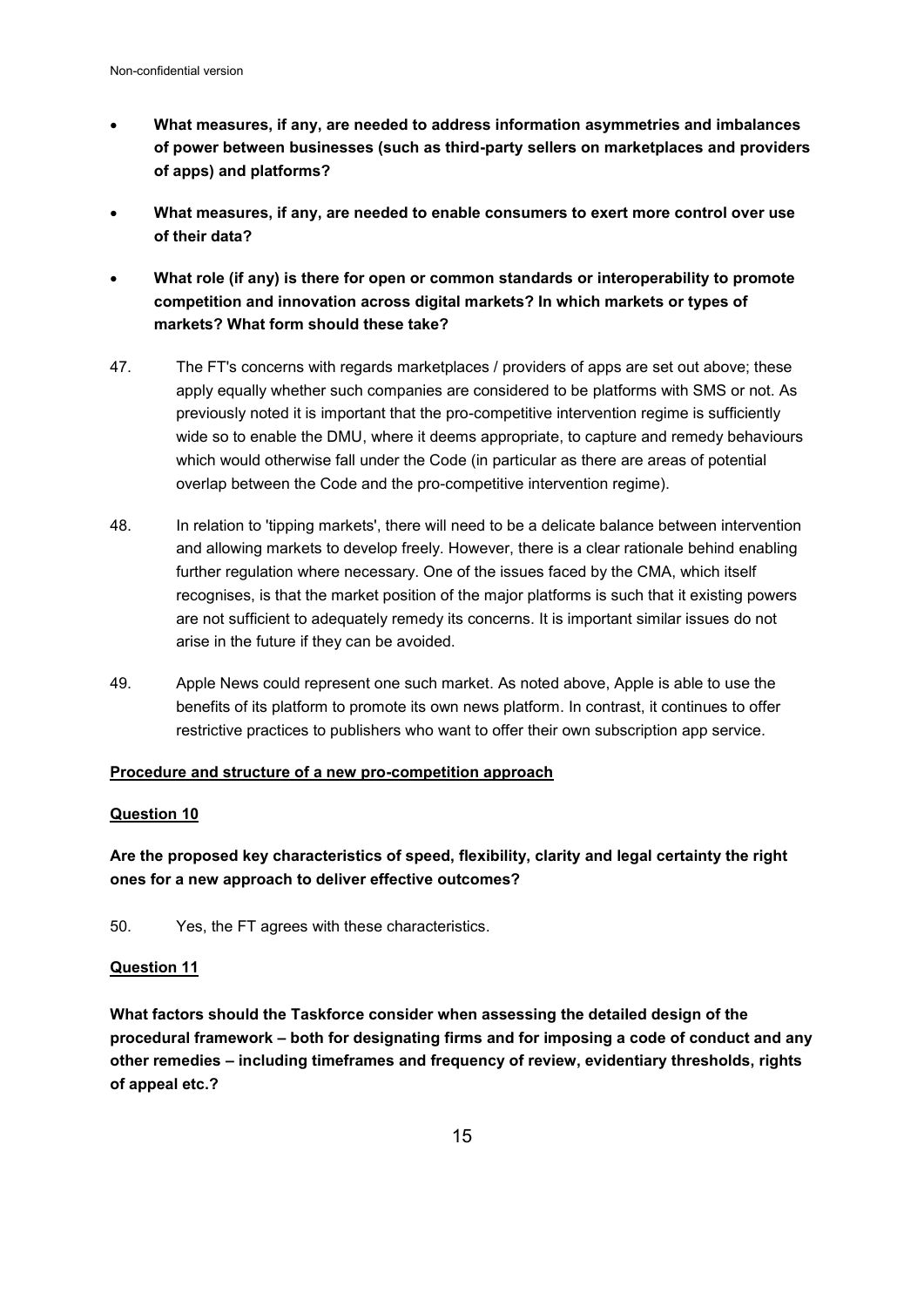- 51. The FT does not intend to offer a detailed opinion at this time, but highlights the importance of ensuring that actions under both the Code and pro-competitive intervention regime should aim to be more expedient than the current competition regime, so not to lose one of the key benefits of the new regime.
- 52. Procedures under other 'Code-based' regimes, such as the Grocery Suppliers Code<sup>16</sup>, may serve as some form of guide to timescales and procedural frameworks (e.g. no mandatory timescales but investigations typically complete as soon as reasonably practicable having regard to the circumstances and, in any case, in less than 12 months).

# **Question 12**

**What are the key areas of interaction between any new pro-competitive approach and existing and proposed regulatory regimes (such as online harms, data protection and privacy); and how can we best ensure complementarity (both at the initial design and implementation stage, and in the longer term)?** 

- 53. The FT supports the CMA's proposal to work with the ICO to ensure that these important issues are dealt with in an appropriate manner.
- 54. There are some similarities between some of the data remedies proposed by the CMA (e.g. allowing users of their services to opt out of personalised ads) and existing rules under the GDPR. More stringent enforcement of existing rules may serve as an immediate solution whilst the new regime is being implemented.
- 55. One of the main challenges to consider in the future, if consumers are given the ability to control privacy setting through browsers, is that Google and Apple control both of the main browsers used by consumers. There would be an inherent risk of placing the privacy setting process (which could impact all businesses) within the control of the companies whose market power such a remedy would be designed to counter.

https://assets.publishing.service.gov.uk/government/uploads/system/uploads/attachment\_data/file/511676/GCA\_Statutory\_Guid ance\_updated\_March\_2016.pdf